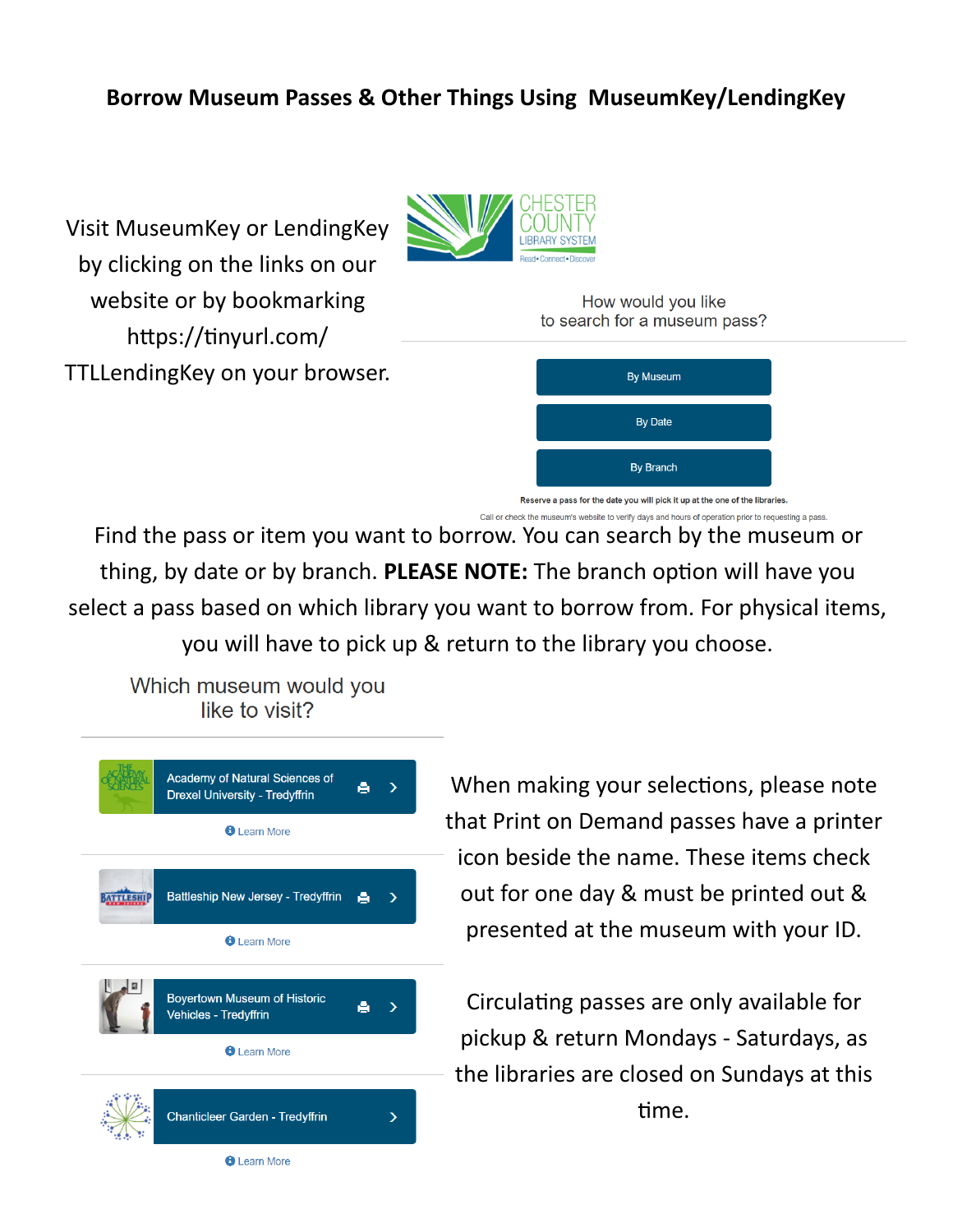Available days are marked by a blue plus. Days where passes are already booked or the library or museum are closed are marked by a gray X.

| February 2022 |    |    |    |    |    |    |  |  |
|---------------|----|----|----|----|----|----|--|--|
| S             | M  | т  | W  | т  | F  | S  |  |  |
|               |    | 01 | 02 | 03 | 04 | 05 |  |  |
| 06            | 07 | 08 | 09 | 10 | 11 | 12 |  |  |
|               |    |    |    |    | ×  | ×  |  |  |
| 13            | 14 | 15 | 16 | 17 | 18 | 19 |  |  |
| ×             | ×  | O  | O  | O  | O  | O  |  |  |
| 20            | 21 | 22 | 23 | 24 | 25 | 26 |  |  |
| ×             | O  | O  | O  | O  | O  | O  |  |  |
| 27            | 28 |    |    |    |    |    |  |  |
| Х             | O  |    |    |    |    |    |  |  |

## What is your card number?



Once you make your selection, you will be asked for your library card number & the PIN/Password you use to login to your library account. Please call the library if you need your pin reset.

> One more step. Does everything look correct?

The software will ask you to confirm your information twice.

Once everything looks correct, simply click **Yes - Place Reservation**

You'll see a big green check mark to show you are successful!

| Name                       | Museum                                         |
|----------------------------|------------------------------------------------|
| Your Name                  | Museum of the American Revolution - Tredyffrin |
| <b>Card Number</b>         | <b>Pickup Date</b>                             |
| 213790000000               | Saturday February 19, 2022                     |
| Phone                      | Due Date                                       |
| 555-555-5555               | Monday February 21, 2022                       |
| Email                      | Method                                         |
| librarylover@mailymail.com | Pickup Pass at Tredyffrin Public Library       |
|                            |                                                |

**Yes - Place Reservation** 

No - Start Over